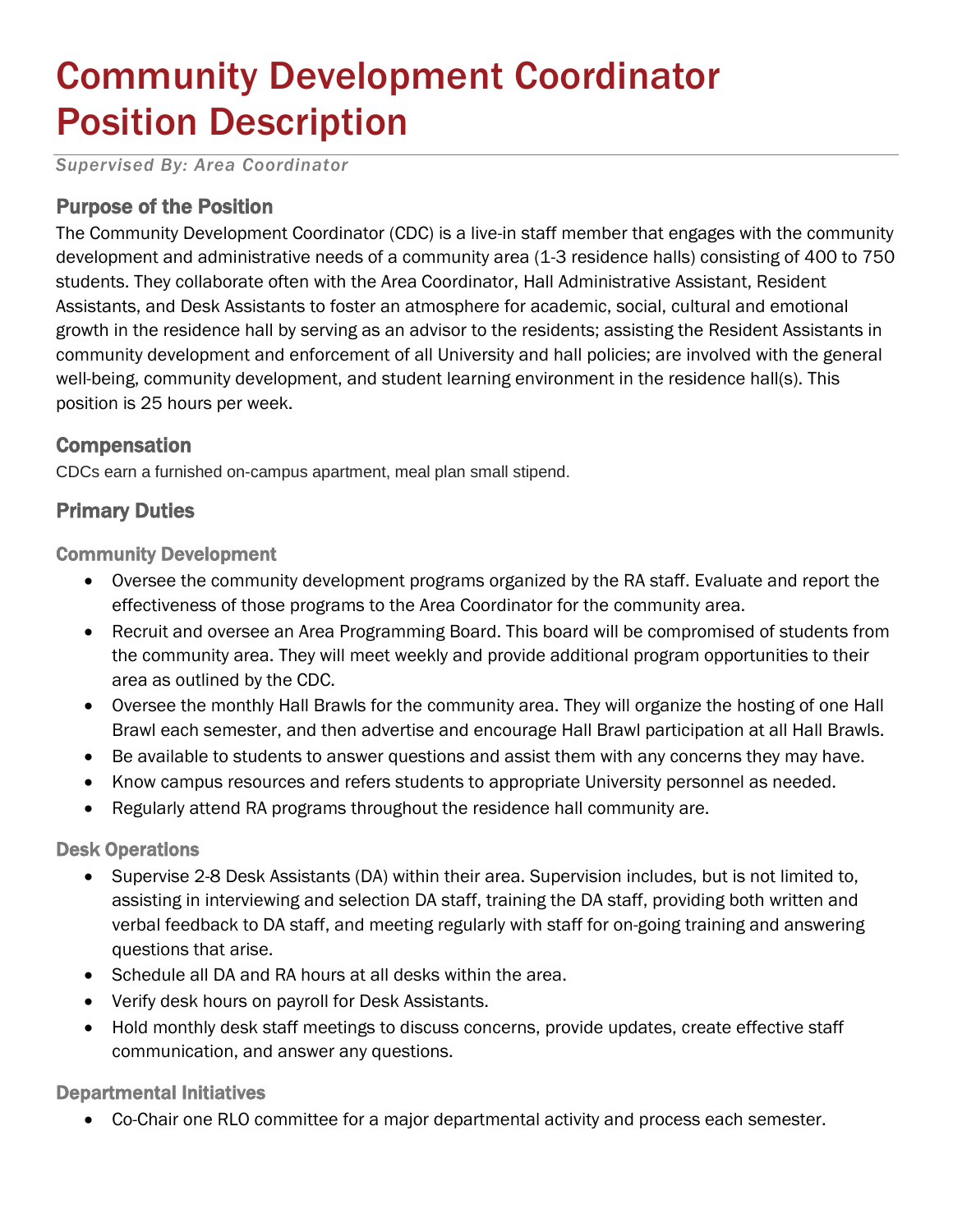Participate in a Departmental Quality Circle. There will be an opportunity for some staff to co-chair a Quality Circle based on staff member interest and Quality Circle needs.

Administrative

- Maintain confidentiality of student information in accordance with Residence Life and FERPA policies.
- Participate in all trainings and in-service meetings.
- Complete 10 office hours each week to complete administrative tasks, communicate with Hall Administrative Assistant, and assist students.
- Assist with Health and Safety Inspections each semester and follow-up with all concerns or issues discovered during Health and Safety Inspections.
- Be available to assist in covering desk hours on weekends and/or holidays and in the absence of the Hall Administrative Assistant.
- Answer the phone and general questions at the front desk from residents and guests.
- Log and disperse packages through StarRez as needed to residents.
- Check out temporary access cards and keys to residents when locked out.
- Complete all required logs at the front desk.

Staff Leadership

- Arrive one full week before RA training for CDC training to learn critical skill sets for the position and prepare for full Student Staff Training in August.
- Facilitate ice breakers and team builders during Student Staff Training to encourage relationship building between all staff members.
- Co-Facilitate one educational training topic with an AD/AC for all staff training, and co-facilitate instaff training in collaboration with their Area Coordinator.
- Meet weekly with their Area Coordinator to discuss areas of responsibilities and collaborate on upcoming projects and processes.
- While the Area Coordinator will serve as the supervisor for the Residents Assistants, the CDC will provide leadership within the staff by addressing concerns when they arise, providing additional trainings as needed, and meeting with RAs that are struggling with community development.
- Collaborate with Area Coordinator for RA evaluations to provide feedback on RA's community development and performance at the desk operations.
- Co-facilitate weekly staff meetings for the Resident Assistants in collaboration with their Area Coordinator.
- Assist the Assistant Director of Residence Life in the recruitment and interview processes for Resident Assistants. CDC will provide feedback on new and returning candidates for RA selection to their Area Coordinator.
- Attend all departmental training.
	- o CDCs will be required to return to campus in late July/early August, four weeks before the first day of classes/one week before RA training to participate in three weeks of student staff training and assist in opening the halls.
	- o CDCs will be required to return to campus in January one week before the first day of classes to participate in student staff training and hall opening.
- Assist with all hall openings and closings at breaks and the beginning and end of semesters.